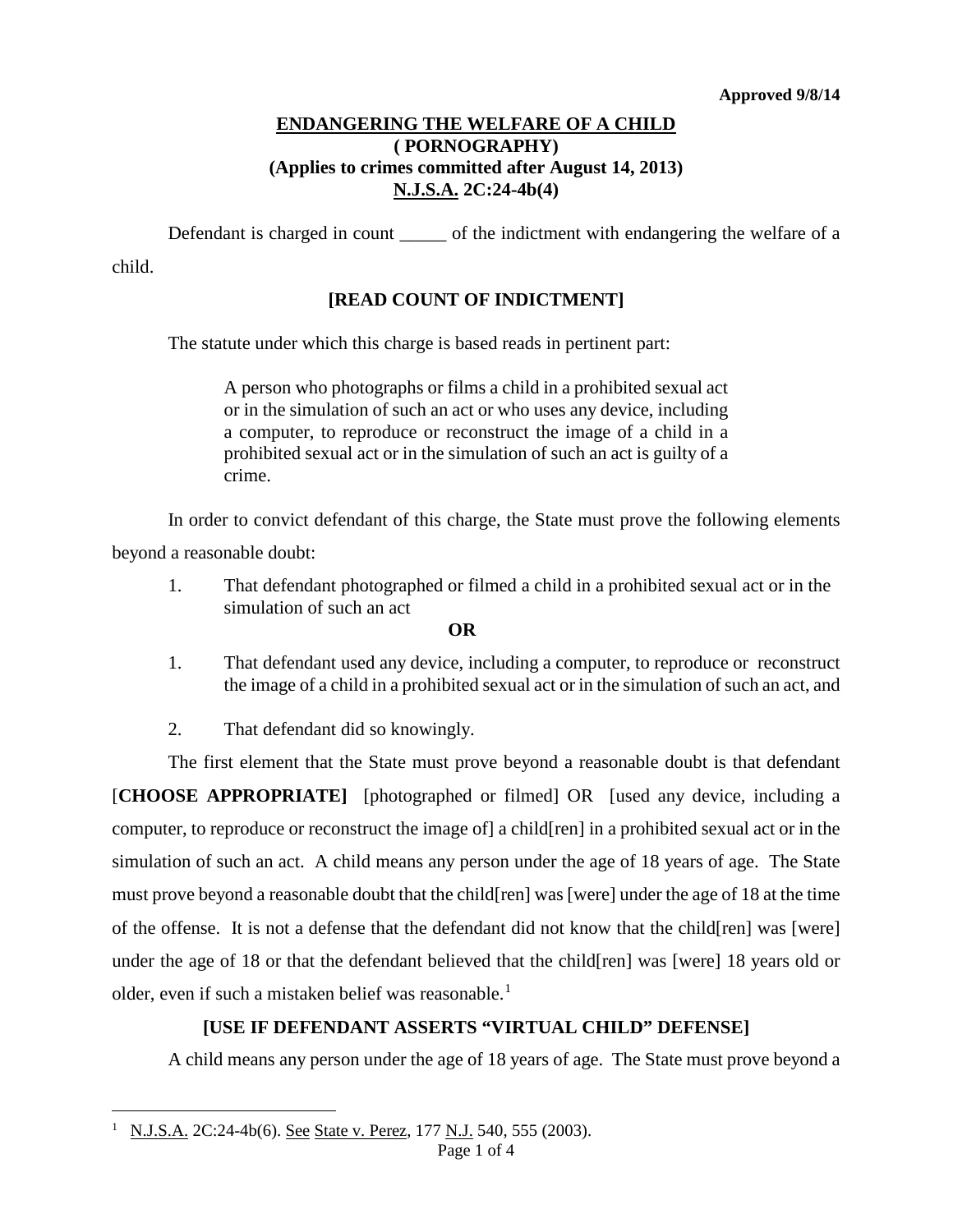### **ENDANGERING THE WELFARE OF A CHILD (PORNOGRAPHY) N.J.S.A. 2C:24-4b(4)**

reasonable doubt that the child[ren] was [were] under the age of 18 at the time of the offense. Moreover, the State must prove beyond a reasonable doubt that the images in question were of [a] real child [ren] and that defendant knew that the images were of [a] real child [ren].<sup>[2](#page-1-0)</sup>

It is not a defense that the defendant did not know that the child[ren] was [were] under the age of 18 or that the defendant believed that the child [children] was [were] 18 years old or older, even if such a mistaken belief was reasonable.<sup>[3](#page-1-1)</sup>

## **[RESUME MAIN CHARGE]**

A prohibited sexual act means:

# **[CHOOSE APPROPRIATE]**

*sexual intercourse*, which is penetration, however slight, of the vagina by a penis.<sup>[4](#page-1-2)</sup>

*anal intercourse*, which is penetration, however slight, into the anus.<sup>[5](#page-1-3)</sup>

*masturbation*, which is stimulation of the genitals.<sup>[6](#page-1-4)</sup>

*bestiality*, which is a sexual connection between a person and an animal.<sup>[7](#page-1-5)</sup>

*sadism*, which is sexual gratification dependent largely on the infliction of pain on others.<sup>[8](#page-1-6)</sup>

*masochism*, which is sexual gratification dependent largely on the infliction of physical or mental abuse on the person.<sup>[9](#page-1-7)</sup>

*fellatio*, which is oral contact with the male sexual organ.<sup>[10](#page-1-8)</sup>

*cunnilingus*, which is oral contact with the female sex organ.<sup>[11](#page-1-9)</sup>

*nudity*, if depicted for the purpose of sexual stimulation or gratification of any person who may view such depiction.

*vaginal intercourse*, which is the penetration of the vagina, or **[where appropriate]** of the space between the labia majora or outer lips of the vulva.<sup>[12](#page-1-10)</sup>

<sup>&</sup>lt;sup>2</sup> State v. May, 362 N.J. Super. 572, 588 (App. Div. 2003). Ĩ.

<span id="page-1-1"></span><span id="page-1-0"></span><sup>3</sup> N.J.S.A. 2C:24-4b(6). See State v. Perez, 177 N.J. 540, 555 (2003).

<span id="page-1-2"></span><sup>&</sup>lt;sup>4</sup> Hice v. State, 593  $\underline{S.W.}$  2d 57, 64 (Ark. 1980) and cases cited there.

<sup>&</sup>lt;sup>5</sup> State v. Gallagher, 286 N.J. Super. 1, 13 (App. Div. 1995), certif. denied, 146 N.J. 569 (1996).

<span id="page-1-4"></span><span id="page-1-3"></span><sup>6</sup> People v. Lamb, 90 Cal. Rptr.2d 565, 576 (Ct. App. 1999).

<span id="page-1-5"></span><sup>7</sup> State v. Bonynge, 450 N.W.2d 331, 338 (Minn. Ct. App. 1990).

<span id="page-1-6"></span><sup>8</sup> Ex Parte Anderson, 902 S.W.2d 695, 700 (Tex. Ct. App. 1995).

<span id="page-1-7"></span><sup>9</sup> Id. at 700.

<span id="page-1-8"></span><sup>&</sup>lt;sup>10</sup> See State in the Interest of S.M., 284 N.J. Super. 611, 616-19 (App. Div. 1995).

<span id="page-1-9"></span><sup>11</sup> State v. Fraction, 206 N.J. Super. 532, 535-36 (App. Div. 1985), certif. denied, 104 N.J. 434 (1986).

<span id="page-1-10"></span><sup>&</sup>lt;sup>12</sup> See State v. J.A., 337 N.J. Super. 114 (App. Div. 2001). The Appellate Division upheld the charge given by the trial court in that case which included the following language which can be used if the circumstances of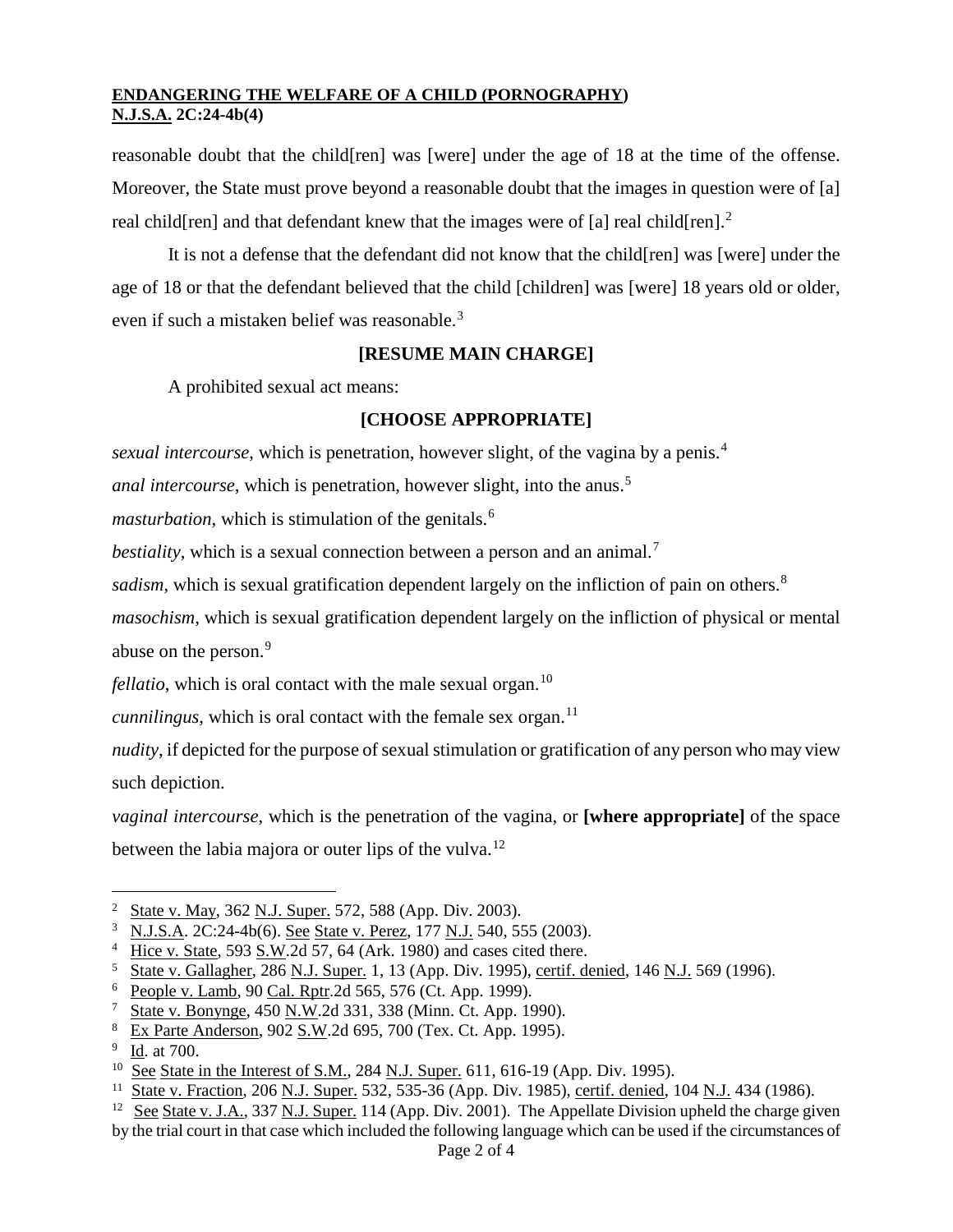#### **ENDANGERING THE WELFARE OF A CHILD (PORNOGRAPHY) N.J.S.A. 2C:24-4b(4)**

*sexual penetration*, which is insertion of the hand, finger or object into the anus or vagina, either by the defendant or on the defendant's instructions.<sup>[13](#page-2-0)</sup>

*sexual contact*, which is an intentional touching by the victim or defendant, either directly or through clothing, of the victim's or defendant's intimate parts for the purpose of degrading or humiliating the victim or sexually arousing or sexually gratifying the defendant.<sup>[14](#page-2-1)</sup>

Reproduction means, but is not limited to, computer generated images.<sup>[15](#page-2-2)</sup>

Reconstruction means restoring or recreating.

The second element that the State must prove beyond a reasonable doubt is that defendant knowingly [**CHOOSE APPROPRIATE]** [photographed or filmed a child in a prohibited sexual act or in the simulation of such an act] OR [used any device, including a computer, to reproduce or reconstruct the image of a child in a prohibited sexual act or in the simulation of such an act, and photographed].

A person acts knowingly with respect to the nature of his/her conduct or the attendant circumstances if he/she is aware that the conduct is of that nature or that such circumstances exist or the person is aware of a high probability of their existence. A person acts knowingly with respect to a result of the conduct if he/she is aware that it is practically certain that the conduct will cause a result. "Knowing," "with knowledge," or equivalent terms have the same meaning.

Knowledge is a condition of the mind. It cannot be seen and can only be determined by inference from defendant's conduct, words or acts. A state of mind is rarely susceptible of direct proof but must ordinarily be inferred from the facts. Therefore, it is not necessary that the State produce witnesses to testify that an accused said that he/she had a certain state of mind when he/she did a particular thing. It is within your power to find that such proof has been furnished beyond a

the specific case are appropriate: "This means that if you find from all of the evidence presented beyond a reasonable doubt that there was [penile] penetration to the outer area of the vaginal opening, what is commonly referred to as the vaginal lips, that is sufficient to establish penetration under the law." Ĩ.

<span id="page-2-0"></span><sup>&</sup>lt;sup>13</sup> N.J.S.A. 2C:24-4b(j) refers to "[a]ny act of sexual penetration or sexual contact as defined in N.J.S.A. 2C:14-1." Every other act of "penetration" referred to in N.J.S.A. 2C:14-1, except for vaginal intercourse, is set forth in the definition of prohibited sexual act.

<span id="page-2-2"></span><span id="page-2-1"></span><sup>&</sup>lt;sup>14</sup> N.J.S.A. 2C:14-1d. See State v. J.A., 337 N.J. Super. 114 (App. Div. 2001). The Appellate Division upheld the charge given by the trial court in that case which included the following language which can be used if the circumstances of the specific case are appropriate: "This means that if you find from all of the evidence presented beyond a reasonable doubt that there was [penile] penetration to the outer area of the vaginal opening, what is commonly referred to as the vaginal lips, that is sufficient to establish penetration under the law."